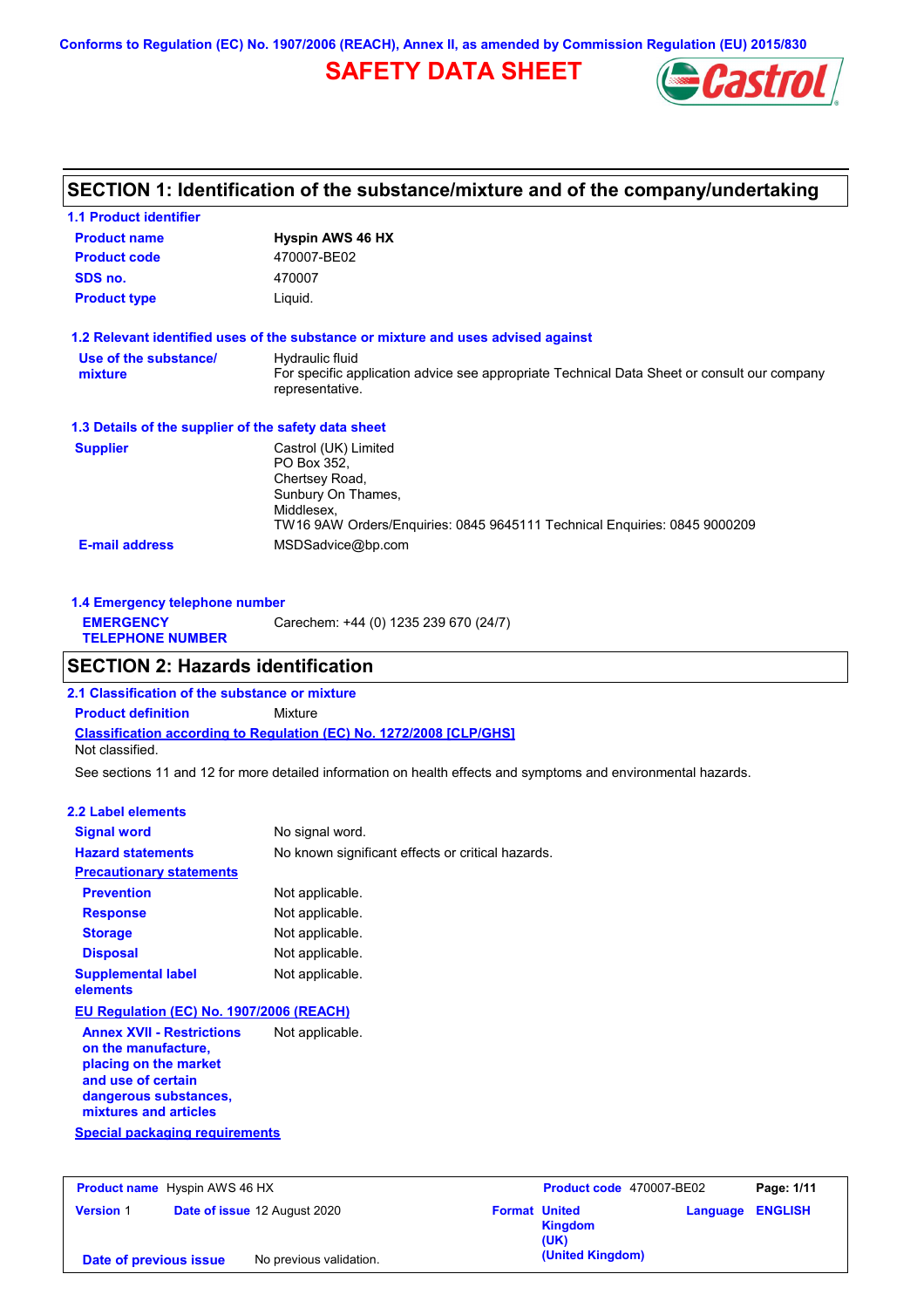# **SECTION 2: Hazards identification**

| <b>Containers to be fitted</b><br>with child-resistant<br>fastenings                                                                                                                                                                                                                                                                             | Not applicable.                                                                                               |  |  |  |
|--------------------------------------------------------------------------------------------------------------------------------------------------------------------------------------------------------------------------------------------------------------------------------------------------------------------------------------------------|---------------------------------------------------------------------------------------------------------------|--|--|--|
| <b>Tactile warning of danger</b>                                                                                                                                                                                                                                                                                                                 | Not applicable.                                                                                               |  |  |  |
| 2.3 Other hazards                                                                                                                                                                                                                                                                                                                                |                                                                                                               |  |  |  |
| <b>Results of PBT and vPvB</b><br>assessment                                                                                                                                                                                                                                                                                                     | Product does not meet the criteria for PBT or vPvB according to Regulation (EC) No. 1907/2006,<br>Annex XIII. |  |  |  |
| <b>Product meets the criteria</b><br>for PBT or vPvB according<br>to Regulation (EC) No.<br><b>1907/2006, Annex XIII</b>                                                                                                                                                                                                                         | This mixture does not contain any substances that are assessed to be a PBT or a vPvB.                         |  |  |  |
| Other hazards which do<br>Defatting to the skin.<br>Note: High Pressure Applications<br>not result in classification<br>Injections through the skin resulting from contact with the product at high pressure constitute a<br>major medical emergency.<br>See 'Notes to physician' under First-Aid Measures, Section 4 of this Safety Data Sheet. |                                                                                                               |  |  |  |

### **SECTION 3: Composition/information on ingredients**

Mixture

### **3.2 Mixtures**

**Product definition**

Highly refined base oil (IP 346 DMSO extract < 3%). Proprietary performance additives.

#### **This product does not contain any hazardous ingredients at or above regulated thresholds.**

### **SECTION 4: First aid measures**

| <b>4.1 Description of first aid measures</b> |                                                                                                                                                                                                                                         |
|----------------------------------------------|-----------------------------------------------------------------------------------------------------------------------------------------------------------------------------------------------------------------------------------------|
| Eye contact                                  | In case of contact, immediately flush eyes with plenty of water for at least 15 minutes. Eyelids<br>should be held away from the eyeball to ensure thorough rinsing. Check for and remove any<br>contact lenses. Get medical attention. |
| <b>Skin contact</b>                          | Wash skin thoroughly with soap and water or use recognised skin cleanser. Remove<br>contaminated clothing and shoes. Wash clothing before reuse. Clean shoes thoroughly before<br>reuse. Get medical attention if irritation develops.  |
| <b>Inhalation</b>                            | If inhaled, remove to fresh air. Get medical attention if symptoms occur.                                                                                                                                                               |
| <b>Ingestion</b>                             | Do not induce vomiting unless directed to do so by medical personnel. Get medical attention if<br>symptoms occur.                                                                                                                       |
| <b>Protection of first-aiders</b>            | No action shall be taken involving any personal risk or without suitable training.                                                                                                                                                      |

#### **4.2 Most important symptoms and effects, both acute and delayed**

See Section 11 for more detailed information on health effects and symptoms. **Potential acute health effects Inhalation** Vapour inhalation under ambient conditions is not normally a problem due to low vapour pressure. **Ingestion** No known significant effects or critical hazards. **Skin contact** Defatting to the skin. May cause skin dryness and irritation. **Eye contact** No known significant effects or critical hazards. **Delayed and immediate effects as well as chronic effects from short and long-term exposure Inhalation Ingestion Skin contact Eye contact** Overexposure to the inhalation of airborne droplets or aerosols may cause irritation of the respiratory tract. Ingestion of large quantities may cause nausea and diarrhoea. Prolonged or repeated contact can defat the skin and lead to irritation and/or dermatitis. Potential risk of transient stinging or redness if accidental eye contact occurs.

#### **4.3 Indication of any immediate medical attention and special treatment needed**

| <b>Product name</b> Hyspin AWS 46 HX |                                     | Product code 470007-BE02 |                      | Page: 2/11             |          |                |
|--------------------------------------|-------------------------------------|--------------------------|----------------------|------------------------|----------|----------------|
| <b>Version 1</b>                     | <b>Date of issue 12 August 2020</b> |                          | <b>Format United</b> | <b>Kingdom</b><br>(UK) | Language | <b>ENGLISH</b> |
| Date of previous issue               |                                     | No previous validation.  |                      | (United Kingdom)       |          |                |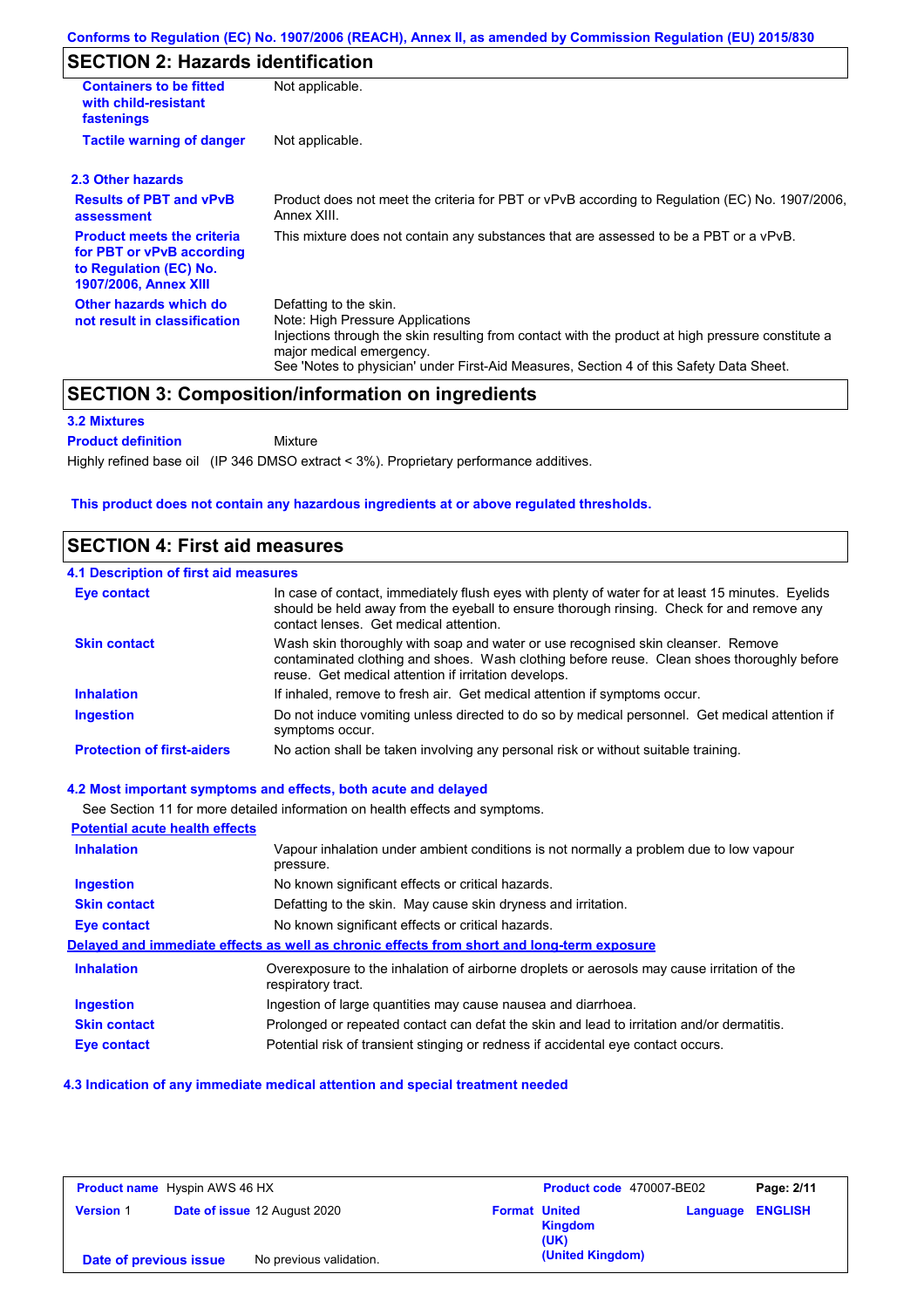# **SECTION 4: First aid measures**

| <b>Notes to physician</b>          | Treatment should in general be symptomatic and directed to relieving any effects.<br>Note: High Pressure Applications<br>Injections through the skin resulting from contact with the product at high pressure constitute a<br>major medical emergency. Injuries may not appear serious at first but within a few hours tissue<br>becomes swollen, discoloured and extremely painful with extensive subcutaneous necrosis.<br>Surgical exploration should be undertaken without delay. Thorough and extensive debridement<br>of the wound and underlying tissue is necessary to minimise tissue loss and prevent or limit<br>permanent damage. Note that high pressure may force the product considerable distances<br>along tissue planes. |
|------------------------------------|--------------------------------------------------------------------------------------------------------------------------------------------------------------------------------------------------------------------------------------------------------------------------------------------------------------------------------------------------------------------------------------------------------------------------------------------------------------------------------------------------------------------------------------------------------------------------------------------------------------------------------------------------------------------------------------------------------------------------------------------|
| CECTION E. Einefinkting measonings |                                                                                                                                                                                                                                                                                                                                                                                                                                                                                                                                                                                                                                                                                                                                            |

## **SECTION 5: Firefighting measures**

| 5.1 Extinguishing media                                                                                                                                                                                                                                                                                                                                                                                                       |                                                                                                                |  |  |
|-------------------------------------------------------------------------------------------------------------------------------------------------------------------------------------------------------------------------------------------------------------------------------------------------------------------------------------------------------------------------------------------------------------------------------|----------------------------------------------------------------------------------------------------------------|--|--|
| In case of fire, use foam, dry chemical or carbon dioxide extinguisher or spray.<br><b>Suitable extinguishing</b><br>media                                                                                                                                                                                                                                                                                                    |                                                                                                                |  |  |
| <b>Unsuitable extinguishing</b><br>media                                                                                                                                                                                                                                                                                                                                                                                      | Do not use water jet. The use of a water jet may cause the fire to spread by splashing the<br>burning product. |  |  |
| 5.2 Special hazards arising from the substance or mixture                                                                                                                                                                                                                                                                                                                                                                     |                                                                                                                |  |  |
| <b>Hazards from the</b><br>In a fire or if heated, a pressure increase will occur and the container may burst.<br>substance or mixture                                                                                                                                                                                                                                                                                        |                                                                                                                |  |  |
| <b>Hazardous combustion</b>                                                                                                                                                                                                                                                                                                                                                                                                   | Combustion products may include the following:                                                                 |  |  |
| products                                                                                                                                                                                                                                                                                                                                                                                                                      | carbon oxides $(CO, CO2)$ (carbon monoxide, carbon dioxide)                                                    |  |  |
| 5.3 Advice for firefighters                                                                                                                                                                                                                                                                                                                                                                                                   |                                                                                                                |  |  |
| No action shall be taken involving any personal risk or without suitable training. Promptly<br><b>Special precautions for</b><br>isolate the scene by removing all persons from the vicinity of the incident if there is a fire.<br>fire-fighters                                                                                                                                                                             |                                                                                                                |  |  |
| <b>Special protective</b><br>Fire-fighters should wear appropriate protective equipment and self-contained breathing<br>apparatus (SCBA) with a full face-piece operated in positive pressure mode. Clothing for fire-<br>equipment for fire-fighters<br>fighters (including helmets, protective boots and gloves) conforming to European standard EN<br>469 will provide a basic level of protection for chemical incidents. |                                                                                                                |  |  |

# **SECTION 6: Accidental release measures**

|                                                          | 6.1 Personal precautions, protective equipment and emergency procedures                                                                                                                                                                                                                                                                                                                        |
|----------------------------------------------------------|------------------------------------------------------------------------------------------------------------------------------------------------------------------------------------------------------------------------------------------------------------------------------------------------------------------------------------------------------------------------------------------------|
| For non-emergency<br>personnel                           | No action shall be taken involving any personal risk or without suitable training. Evacuate<br>surrounding areas. Keep unnecessary and unprotected personnel from entering. Do not touch<br>or walk through spilt material. Floors may be slippery; use care to avoid falling. Put on<br>appropriate personal protective equipment.                                                            |
| For emergency responders                                 | If specialised clothing is required to deal with the spillage, take note of any information in<br>Section 8 on suitable and unsuitable materials. See also the information in "For non-<br>emergency personnel".                                                                                                                                                                               |
| <b>6.2 Environmental</b><br>precautions                  | Avoid dispersal of spilt material and runoff and contact with soil, waterways, drains and sewers.<br>Inform the relevant authorities if the product has caused environmental pollution (sewers,<br>waterways, soil or air).                                                                                                                                                                    |
| 6.3 Methods and material for containment and cleaning up |                                                                                                                                                                                                                                                                                                                                                                                                |
| <b>Small spill</b>                                       | Stop leak if without risk. Move containers from spill area. Absorb with an inert material and<br>place in an appropriate waste disposal container. Dispose of via a licensed waste disposal<br>contractor.                                                                                                                                                                                     |
| <b>Large spill</b>                                       | Stop leak if without risk. Move containers from spill area. Prevent entry into sewers, water<br>courses, basements or confined areas. Contain and collect spillage with non-combustible,<br>absorbent material e.g. sand, earth, vermiculite or diatomaceous earth and place in container<br>for disposal according to local regulations. Dispose of via a licensed waste disposal contractor. |
| 6.4 Reference to other<br><b>sections</b>                | See Section 1 for emergency contact information.<br>See Section 5 for firefighting measures.<br>See Section 8 for information on appropriate personal protective equipment.<br>See Section 12 for environmental precautions.<br>See Section 13 for additional waste treatment information.                                                                                                     |

| <b>Product name</b> Hyspin AWS 46 HX |  |                              | Product code 470007-BE02 |                  | Page: 3/11 |                |
|--------------------------------------|--|------------------------------|--------------------------|------------------|------------|----------------|
| <b>Version 1</b>                     |  | Date of issue 12 August 2020 | <b>Format United</b>     | Kingdom<br>(UK)  | Language   | <b>ENGLISH</b> |
| Date of previous issue               |  | No previous validation.      |                          | (United Kingdom) |            |                |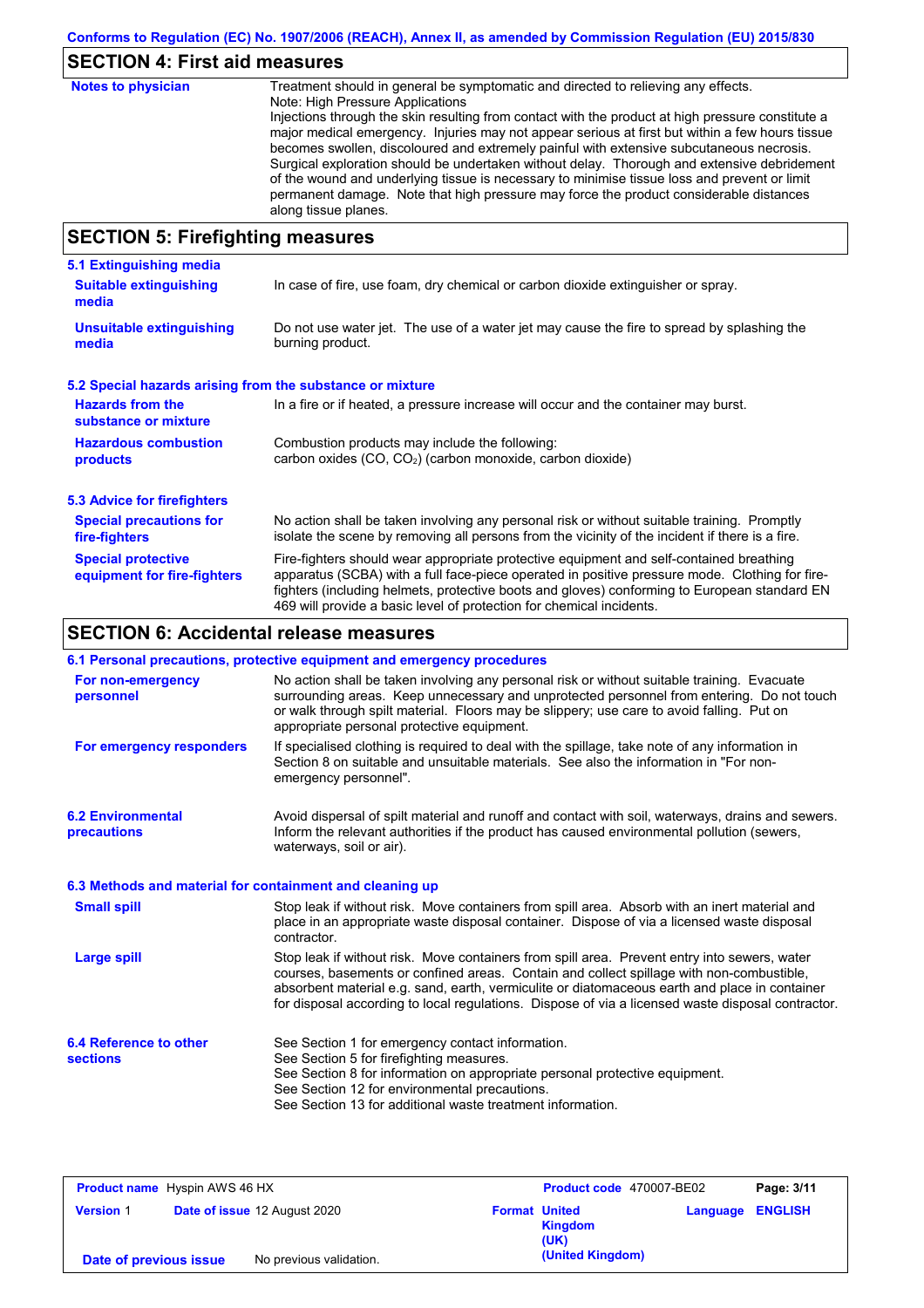### **SECTION 7: Handling and storage**

| 7.1 Precautions for safe handling                                                    |                                                                                                                                                                                                                                                                                                                                                                                                                                                                                          |  |  |  |
|--------------------------------------------------------------------------------------|------------------------------------------------------------------------------------------------------------------------------------------------------------------------------------------------------------------------------------------------------------------------------------------------------------------------------------------------------------------------------------------------------------------------------------------------------------------------------------------|--|--|--|
| <b>Protective measures</b>                                                           | Put on appropriate personal protective equipment.                                                                                                                                                                                                                                                                                                                                                                                                                                        |  |  |  |
| <b>Advice on general</b><br>occupational hygiene                                     | Eating, drinking and smoking should be prohibited in areas where this material is handled.<br>stored and processed. Wash thoroughly after handling. Remove contaminated clothing and<br>protective equipment before entering eating areas. See also Section 8 for additional<br>information on hygiene measures.                                                                                                                                                                         |  |  |  |
| <b>7.2 Conditions for safe</b><br>storage, including any<br><i>incompatibilities</i> | Store in accordance with local regulations. Store in a dry, cool and well-ventilated area, away<br>from incompatible materials (see Section 10). Keep away from heat and direct sunlight. Keep<br>container tightly closed and sealed until ready for use. Containers that have been opened must<br>be carefully resealed and kept upright to prevent leakage. Store and use only in equipment/<br>containers designed for use with this product. Do not store in unlabelled containers. |  |  |  |
| <b>Not suitable</b>                                                                  | Prolonged exposure to elevated temperature                                                                                                                                                                                                                                                                                                                                                                                                                                               |  |  |  |
| 7.3 Specific end use(s)                                                              |                                                                                                                                                                                                                                                                                                                                                                                                                                                                                          |  |  |  |
| <b>Recommendations</b>                                                               | See section 1.2 and Exposure scenarios in annex, if applicable.                                                                                                                                                                                                                                                                                                                                                                                                                          |  |  |  |

### **SECTION 8: Exposure controls/personal protection**

#### **8.1 Control parameters**

**Occupational exposure limits** No exposure limit value known.

No exposure limit value known.

Whilst specific OELs for certain components may be shown in this section, other components may be present in any mist, vapour or dust produced. Therefore, the specific OELs may not be applicable to the product as a whole and are provided for guidance only.

**Recommended monitoring procedures** If this product contains ingredients with exposure limits, personal, workplace atmosphere or biological monitoring may be required to determine the effectiveness of the ventilation or other control measures and/or the necessity to use respiratory protective equipment. Reference should be made to monitoring standards, such as the following: European Standard EN 689 (Workplace atmospheres - Guidance for the assessment of exposure by inhalation to chemical agents for comparison with limit values and measurement strategy) European Standard EN 14042 (Workplace atmospheres - Guide for the application and use of procedures for the assessment of exposure to chemical and biological agents) European Standard EN 482 (Workplace atmospheres - General requirements for the performance of procedures for the measurement of chemical agents) Reference to national guidance documents for methods for the determination of hazardous substances will also be required.

#### **Derived No Effect Level**

No DNELs/DMELs available.

#### **Predicted No Effect Concentration**

No PNECs available

#### **8.2 Exposure controls**

| <b>Appropriate engineering</b><br>controls | Provide exhaust ventilation or other engineering controls to keep the relevant airborne<br>concentrations below their respective occupational exposure limits.<br>All activities involving chemicals should be assessed for their risks to health, to ensure<br>exposures are adequately controlled. Personal protective equipment should only be considered<br>after other forms of control measures (e.g. engineering controls) have been suitably evaluated.<br>Personal protective equipment should conform to appropriate standards, be suitable for use, be<br>kept in good condition and properly maintained.<br>Your supplier of personal protective equipment should be consulted for advice on selection and<br>appropriate standards. For further information contact your national organisation for standards.<br>The final choice of protective equipment will depend upon a risk assessment. It is important to<br>ensure that all items of personal protective equipment are compatible. |                      |                          |          |                |
|--------------------------------------------|---------------------------------------------------------------------------------------------------------------------------------------------------------------------------------------------------------------------------------------------------------------------------------------------------------------------------------------------------------------------------------------------------------------------------------------------------------------------------------------------------------------------------------------------------------------------------------------------------------------------------------------------------------------------------------------------------------------------------------------------------------------------------------------------------------------------------------------------------------------------------------------------------------------------------------------------------------------------------------------------------------|----------------------|--------------------------|----------|----------------|
| <b>Individual protection measures</b>      |                                                                                                                                                                                                                                                                                                                                                                                                                                                                                                                                                                                                                                                                                                                                                                                                                                                                                                                                                                                                         |                      |                          |          |                |
| <b>Hygiene measures</b>                    | Wash hands, forearms and face thoroughly after handling chemical products, before eating,<br>smoking and using the lavatory and at the end of the working period. Ensure that eyewash<br>stations and safety showers are close to the workstation location.                                                                                                                                                                                                                                                                                                                                                                                                                                                                                                                                                                                                                                                                                                                                             |                      |                          |          |                |
| <b>Respiratory protection</b>              | In case of insufficient ventilation, wear suitable respiratory equipment.<br>The correct choice of respiratory protection depends upon the chemicals being handled, the<br>conditions of work and use, and the condition of the respiratory equipment. Safety procedures<br>should be developed for each intended application. Respiratory protection equipment should<br>therefore be chosen in consultation with the supplier/manufacturer and with a full assessment<br>of the working conditions.                                                                                                                                                                                                                                                                                                                                                                                                                                                                                                   |                      |                          |          |                |
| <b>Product name</b> Hyspin AWS 46 HX       |                                                                                                                                                                                                                                                                                                                                                                                                                                                                                                                                                                                                                                                                                                                                                                                                                                                                                                                                                                                                         |                      | Product code 470007-BE02 |          | Page: 4/11     |
| <b>Version 1</b>                           | Date of issue 12 August 2020                                                                                                                                                                                                                                                                                                                                                                                                                                                                                                                                                                                                                                                                                                                                                                                                                                                                                                                                                                            | <b>Format United</b> | <b>Kingdom</b><br>(UK)   | Language | <b>ENGLISH</b> |
| Date of previous issue                     | No previous validation.                                                                                                                                                                                                                                                                                                                                                                                                                                                                                                                                                                                                                                                                                                                                                                                                                                                                                                                                                                                 |                      | (United Kingdom)         |          |                |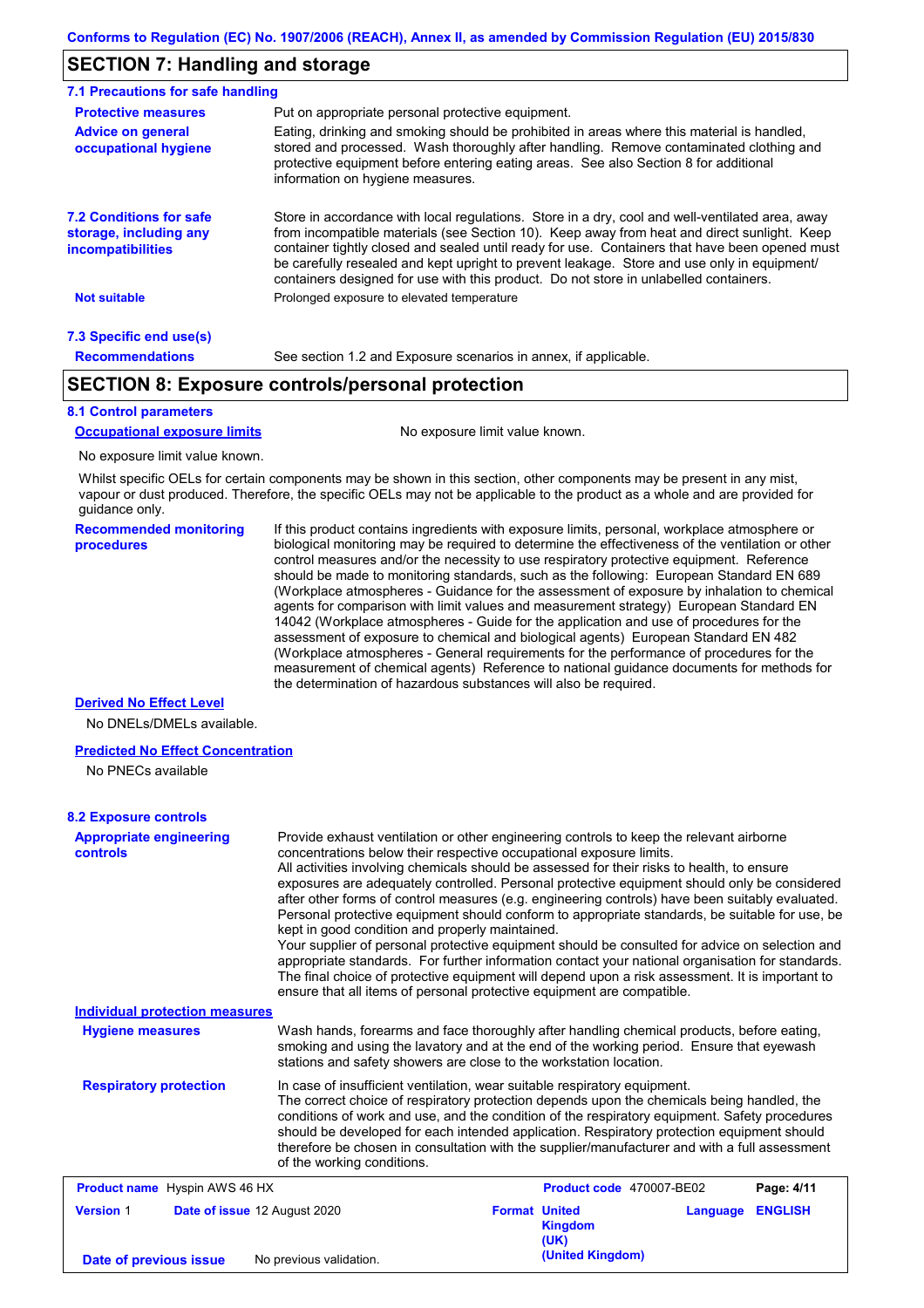# **SECTION 8: Exposure controls/personal protection**

| <b>Eye/face protection</b><br><b>Skin protection</b> | Safety glasses with side shields.                                                  |                                                                                                                                                                                                                                                                                                                                                                                                                                                                                                                                                                                           |
|------------------------------------------------------|------------------------------------------------------------------------------------|-------------------------------------------------------------------------------------------------------------------------------------------------------------------------------------------------------------------------------------------------------------------------------------------------------------------------------------------------------------------------------------------------------------------------------------------------------------------------------------------------------------------------------------------------------------------------------------------|
| <b>Hand protection</b>                               | <b>General Information:</b>                                                        |                                                                                                                                                                                                                                                                                                                                                                                                                                                                                                                                                                                           |
|                                                      |                                                                                    | Because specific work environments and material handling practices vary, safety procedures<br>should be developed for each intended application. The correct choice of protective gloves<br>depends upon the chemicals being handled, and the conditions of work and use. Most gloves<br>provide protection for only a limited time before they must be discarded and replaced (even the<br>best chemically resistant gloves will break down after repeated chemical exposures).                                                                                                          |
|                                                      | a full assessment of the working conditions.                                       | Gloves should be chosen in consultation with the supplier / manufacturer and taking account of                                                                                                                                                                                                                                                                                                                                                                                                                                                                                            |
|                                                      | Recommended: Nitrile gloves.<br><b>Breakthrough time:</b>                          |                                                                                                                                                                                                                                                                                                                                                                                                                                                                                                                                                                                           |
|                                                      | Our recommendations on the selection of gloves are as follows:                     | Breakthrough time data are generated by glove manufacturers under laboratory test conditions<br>and represent how long a glove can be expected to provide effective permeation resistance. It<br>is important when following breakthrough time recommendations that actual workplace<br>conditions are taken into account. Always consult with your glove supplier for up-to-date<br>technical information on breakthrough times for the recommended glove type.                                                                                                                          |
|                                                      | Continuous contact:                                                                |                                                                                                                                                                                                                                                                                                                                                                                                                                                                                                                                                                                           |
|                                                      | can be obtained.<br>replacement regimes are determined and adhered to.             | Gloves with a minimum breakthrough time of 240 minutes, or >480 minutes if suitable gloves<br>If suitable gloves are not available to offer that level of protection, gloves with shorter<br>breakthrough times may be acceptable as long as appropriate glove maintenance and                                                                                                                                                                                                                                                                                                            |
|                                                      | Short-term / splash protection:                                                    |                                                                                                                                                                                                                                                                                                                                                                                                                                                                                                                                                                                           |
|                                                      | Recommended breakthrough times as above.<br>be determined and rigorously followed. | It is recognised that for short-term, transient exposures, gloves with shorter breakthrough times<br>may commonly be used. Therefore, appropriate maintenance and replacement regimes must                                                                                                                                                                                                                                                                                                                                                                                                |
|                                                      | <b>Glove Thickness:</b>                                                            |                                                                                                                                                                                                                                                                                                                                                                                                                                                                                                                                                                                           |
|                                                      |                                                                                    | For general applications, we recommend gloves with a thickness typically greater than 0.35 mm.                                                                                                                                                                                                                                                                                                                                                                                                                                                                                            |
|                                                      | to ensure selection of the most appropriate glove for the task.                    | It should be emphasised that glove thickness is not necessarily a good predictor of glove<br>resistance to a specific chemical, as the permeation efficiency of the glove will be dependent<br>on the exact composition of the glove material. Therefore, glove selection should also be based<br>on consideration of the task requirements and knowledge of breakthrough times.<br>Glove thickness may also vary depending on the glove manufacturer, the glove type and the<br>glove model. Therefore, the manufacturers' technical data should always be taken into account            |
|                                                      | for specific tasks. For example:                                                   | Note: Depending on the activity being conducted, gloves of varying thickness may be required                                                                                                                                                                                                                                                                                                                                                                                                                                                                                              |
|                                                      | would normally be just for single use applications, then disposed of.              | • Thinner gloves (down to 0.1 mm or less) may be required where a high degree of manual<br>dexterity is needed. However, these gloves are only likely to give short duration protection and                                                                                                                                                                                                                                                                                                                                                                                               |
|                                                      | as a chemical) risk i.e. where there is abrasion or puncture potential.            | • Thicker gloves (up to 3 mm or more) may be required where there is a mechanical (as well                                                                                                                                                                                                                                                                                                                                                                                                                                                                                                |
| <b>Skin and body</b>                                 | Use of protective clothing is good industrial practice.<br>product.                | Personal protective equipment for the body should be selected based on the task being<br>performed and the risks involved and should be approved by a specialist before handling this<br>Cotton or polyester/cotton overalls will only provide protection against light superficial<br>contamination that will not soak through to the skin. Overalls should be laundered on a regular<br>basis. When the risk of skin exposure is high (e.g. when cleaning up spillages or if there is a<br>risk of splashing) then chemical resistant aprons and/or impervious chemical suits and boots |
| Product name Hyspin AWS 46 HX                        | will be required.                                                                  | Product code 470007-BE02<br>Page: 5/11                                                                                                                                                                                                                                                                                                                                                                                                                                                                                                                                                    |
| <b>Version 1</b>                                     | Date of issue 12 August 2020                                                       | <b>Format United</b><br>Language ENGLISH<br><b>Kingdom</b><br>(UK)                                                                                                                                                                                                                                                                                                                                                                                                                                                                                                                        |
| Date of previous issue                               | No previous validation.                                                            | (United Kingdom)                                                                                                                                                                                                                                                                                                                                                                                                                                                                                                                                                                          |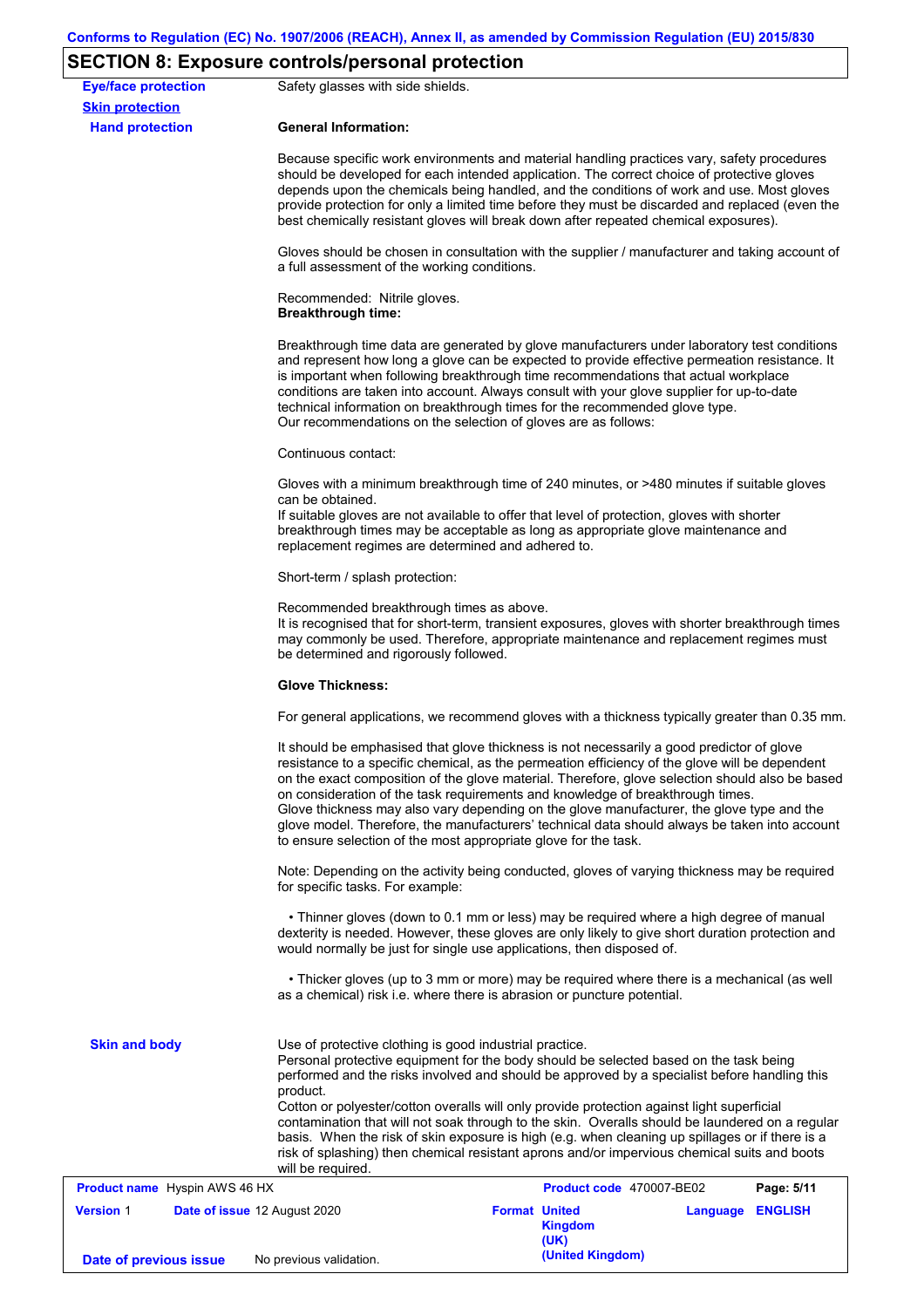# **SECTION 8: Exposure controls/personal protection**

| <b>Refer to standards:</b>                | Respiratory protection: EN 529<br>Gloves: EN 420, EN 374<br>Eye protection: EN 166<br>Filtering half-mask: EN 149<br>Filtering half-mask with valve: EN 405<br>Half-mask: EN 140 plus filter<br>Full-face mask: EN 136 plus filter<br>Particulate filters: EN 143<br>Gas/combined filters: EN 14387                           |
|-------------------------------------------|-------------------------------------------------------------------------------------------------------------------------------------------------------------------------------------------------------------------------------------------------------------------------------------------------------------------------------|
| <b>Environmental exposure</b><br>controls | Emissions from ventilation or work process equipment should be checked to ensure they<br>comply with the requirements of environmental protection legislation. In some cases, fume<br>scrubbers, filters or engineering modifications to the process equipment will be necessary to<br>reduce emissions to acceptable levels. |

## **SECTION 9: Physical and chemical properties**

### **9.1 Information on basic physical and chemical properties**

| <b>Appearance</b>                                      |                                                                         |
|--------------------------------------------------------|-------------------------------------------------------------------------|
| <b>Physical state</b>                                  | Liquid.                                                                 |
| <b>Colour</b>                                          | Colourless. [Light]                                                     |
| <b>Odour</b>                                           | Not available.                                                          |
| <b>Odour threshold</b>                                 | Not available.                                                          |
| pH                                                     | Not available.                                                          |
| <b>Melting point/freezing point</b>                    | Not available.                                                          |
| Initial boiling point and boiling<br>range             | Not available.                                                          |
| <b>Pour point</b>                                      | $-24 °C$                                                                |
| <b>Flash point</b>                                     | Open cup: >200°C (>392°F) [Cleveland.]                                  |
| <b>Evaporation rate</b>                                | Not available.                                                          |
| <b>Flammability (solid, gas)</b>                       | Not available.                                                          |
| <b>Upper/lower flammability or</b><br>explosive limits | Not available.                                                          |
| <b>Vapour pressure</b>                                 | Not available.                                                          |
| <b>Vapour density</b>                                  | Not available.                                                          |
| <b>Relative density</b>                                | Not available.                                                          |
| <b>Density</b>                                         | $<$ 1000 kg/m <sup>3</sup> (<1 g/cm <sup>3</sup> ) at 15 <sup>°</sup> C |
| <b>Solubility(ies)</b>                                 | insoluble in water.                                                     |
| <b>Partition coefficient: n-octanol/</b><br>water      | Not available.                                                          |
| <b>Auto-ignition temperature</b>                       | Not available.                                                          |
| <b>Decomposition temperature</b>                       | Not available.                                                          |
| <b>Viscosity</b>                                       | Kinematic: 46 mm <sup>2</sup> /s (46 cSt) at 40 $^{\circ}$ C            |
| <b>Explosive properties</b>                            | Not available.                                                          |
| <b>Oxidising properties</b>                            | Not available.                                                          |

### **9.2 Other information**

No additional information.

# **SECTION 10: Stability and reactivity**

| <b>10.1 Reactivity</b>                            | No specific test data available for this product. Refer to Conditions to avoid and Incompatible<br>materials for additional information.                                |
|---------------------------------------------------|-------------------------------------------------------------------------------------------------------------------------------------------------------------------------|
| <b>10.2 Chemical stability</b>                    | The product is stable.                                                                                                                                                  |
| <b>10.3 Possibility of</b><br>hazardous reactions | Under normal conditions of storage and use, hazardous reactions will not occur.<br>Under normal conditions of storage and use, hazardous polymerisation will not occur. |
| <b>10.4 Conditions to avoid</b>                   | Avoid all possible sources of ignition (spark or flame).                                                                                                                |
|                                                   |                                                                                                                                                                         |

| <b>Product name</b> Hyspin AWS 46 HX |                                     |                      | Product code 470007-BE02 |          | Page: 6/11     |
|--------------------------------------|-------------------------------------|----------------------|--------------------------|----------|----------------|
| <b>Version 1</b>                     | <b>Date of issue 12 August 2020</b> | <b>Format United</b> | <b>Kingdom</b><br>(UK)   | Language | <b>ENGLISH</b> |
| Date of previous issue               | No previous validation.             |                      | (United Kingdom)         |          |                |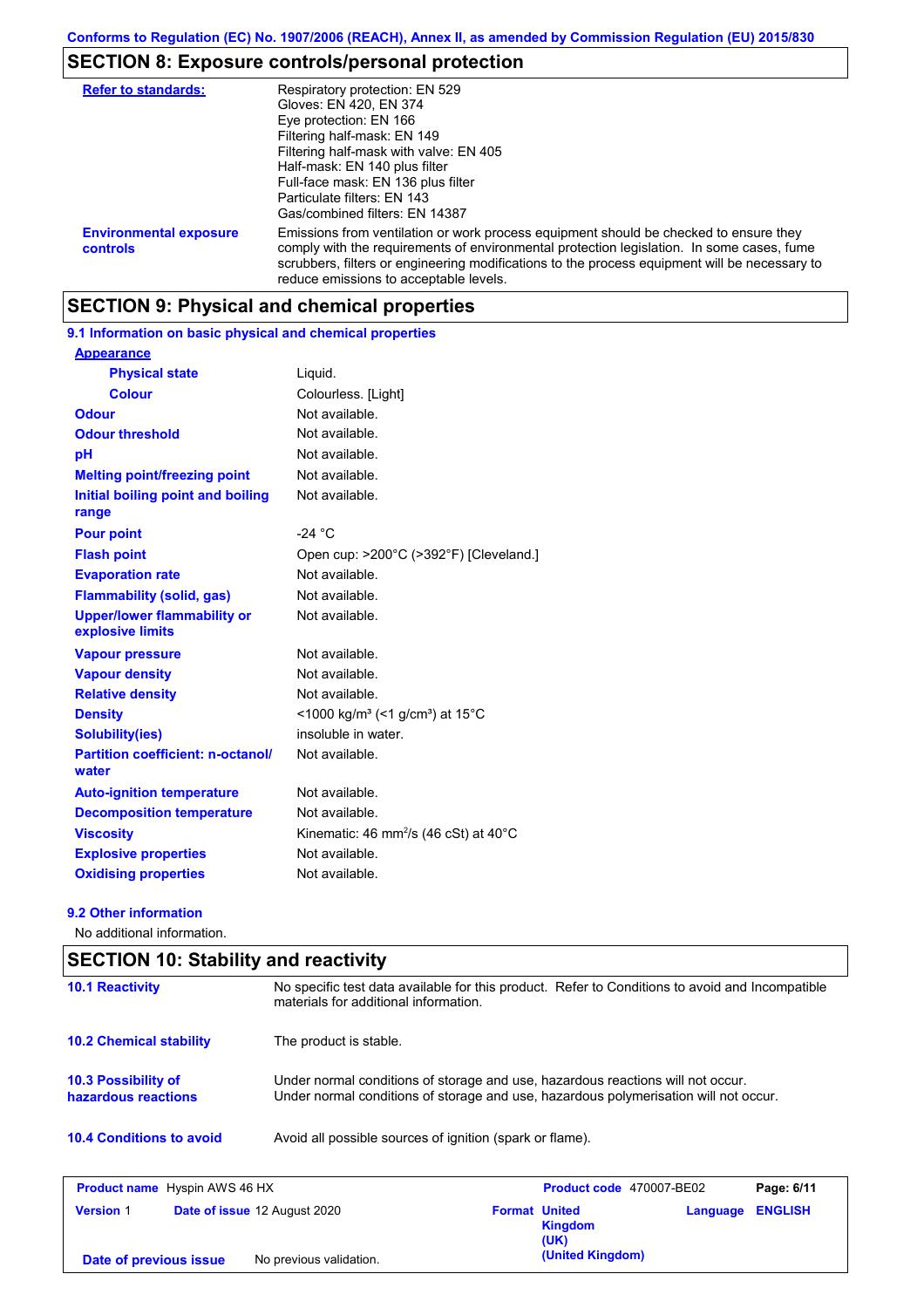|                                                    | Conforms to Regulation (EC) No. 1907/2006 (REACH), Annex II, as amended by Commission Regulation (EU) 2015/830    |
|----------------------------------------------------|-------------------------------------------------------------------------------------------------------------------|
| <b>SECTION 10: Stability and reactivity</b>        |                                                                                                                   |
| 10.5 Incompatible materials                        | Reactive or incompatible with the following materials: oxidising materials.                                       |
| <b>10.6 Hazardous</b><br>decomposition products    | Under normal conditions of storage and use, hazardous decomposition products should not be<br>produced.           |
| <b>SECTION 11: Toxicological information</b>       |                                                                                                                   |
| 11.1 Information on toxicological effects          |                                                                                                                   |
| <b>Acute toxicity estimates</b>                    |                                                                                                                   |
| Not available.                                     |                                                                                                                   |
| <b>Information on likely</b><br>routes of exposure | Routes of entry anticipated: Dermal, Inhalation.                                                                  |
| <b>Potential acute health effects</b>              |                                                                                                                   |
| <b>Inhalation</b>                                  | Vapour inhalation under ambient conditions is not normally a problem due to low vapour<br>pressure.               |
| <b>Ingestion</b>                                   | No known significant effects or critical hazards.                                                                 |
| <b>Skin contact</b>                                | Defatting to the skin. May cause skin dryness and irritation.                                                     |
| Eye contact                                        | No known significant effects or critical hazards.                                                                 |
|                                                    | <u>Symptoms related to the physical, chemical and toxicological characteristics</u>                               |
| <b>Inhalation</b>                                  | No specific data.                                                                                                 |
| <b>Ingestion</b>                                   | No specific data.                                                                                                 |
| <b>Skin contact</b>                                | Adverse symptoms may include the following:<br>irritation<br>dryness<br>cracking                                  |
| <b>Eye contact</b>                                 | No specific data.                                                                                                 |
|                                                    | Delayed and immediate effects as well as chronic effects from short and long-term exposure                        |
| <b>Inhalation</b>                                  | Overexposure to the inhalation of airborne droplets or aerosols may cause irritation of the<br>respiratory tract. |
| <b>Ingestion</b>                                   | Ingestion of large quantities may cause nausea and diarrhoea.                                                     |
| <b>Skin contact</b>                                | Prolonged or repeated contact can defat the skin and lead to irritation and/or dermatitis.                        |
| <b>Eye contact</b>                                 | Potential risk of transient stinging or redness if accidental eye contact occurs.                                 |
| <b>Potential chronic health effects</b>            |                                                                                                                   |
| <b>General</b>                                     | No known significant effects or critical hazards.                                                                 |
| <b>Carcinogenicity</b>                             | No known significant effects or critical hazards.                                                                 |
| <b>Mutagenicity</b>                                | No known significant effects or critical hazards.                                                                 |
| <b>Developmental effects</b>                       | No known significant effects or critical hazards.                                                                 |
| <b>Fertility effects</b>                           | No known significant effects or critical hazards.                                                                 |

# **SECTION 12: Ecological information**

**12.1 Toxicity**

**Environmental hazards** Not classified as dangerous

### **12.2 Persistence and degradability**

Expected to be biodegradable.

### **12.3 Bioaccumulative potential**

This product is not expected to bioaccumulate through food chains in the environment.

| <b>12.4 Mobility in soil</b>                                  |                                                                      |
|---------------------------------------------------------------|----------------------------------------------------------------------|
| <b>Soil/water partition</b><br>coefficient (K <sub>oc</sub> ) | Not available.                                                       |
| <b>Mobility</b>                                               | Spillages may penetrate the soil causing ground water contamination. |

### **12.5 Results of PBT and vPvB assessment**

Product does not meet the criteria for PBT or vPvB according to Regulation (EC) No. 1907/2006, Annex XIII.

| <b>Product name</b> Hyspin AWS 46 HX |  | <b>Product code</b> 470007-BE02 |                      | Page: 7/11             |                         |  |
|--------------------------------------|--|---------------------------------|----------------------|------------------------|-------------------------|--|
| <b>Version 1</b>                     |  | Date of issue 12 August 2020    | <b>Format United</b> | <b>Kingdom</b><br>(UK) | <b>Language ENGLISH</b> |  |
| Date of previous issue               |  | No previous validation.         |                      | (United Kingdom)       |                         |  |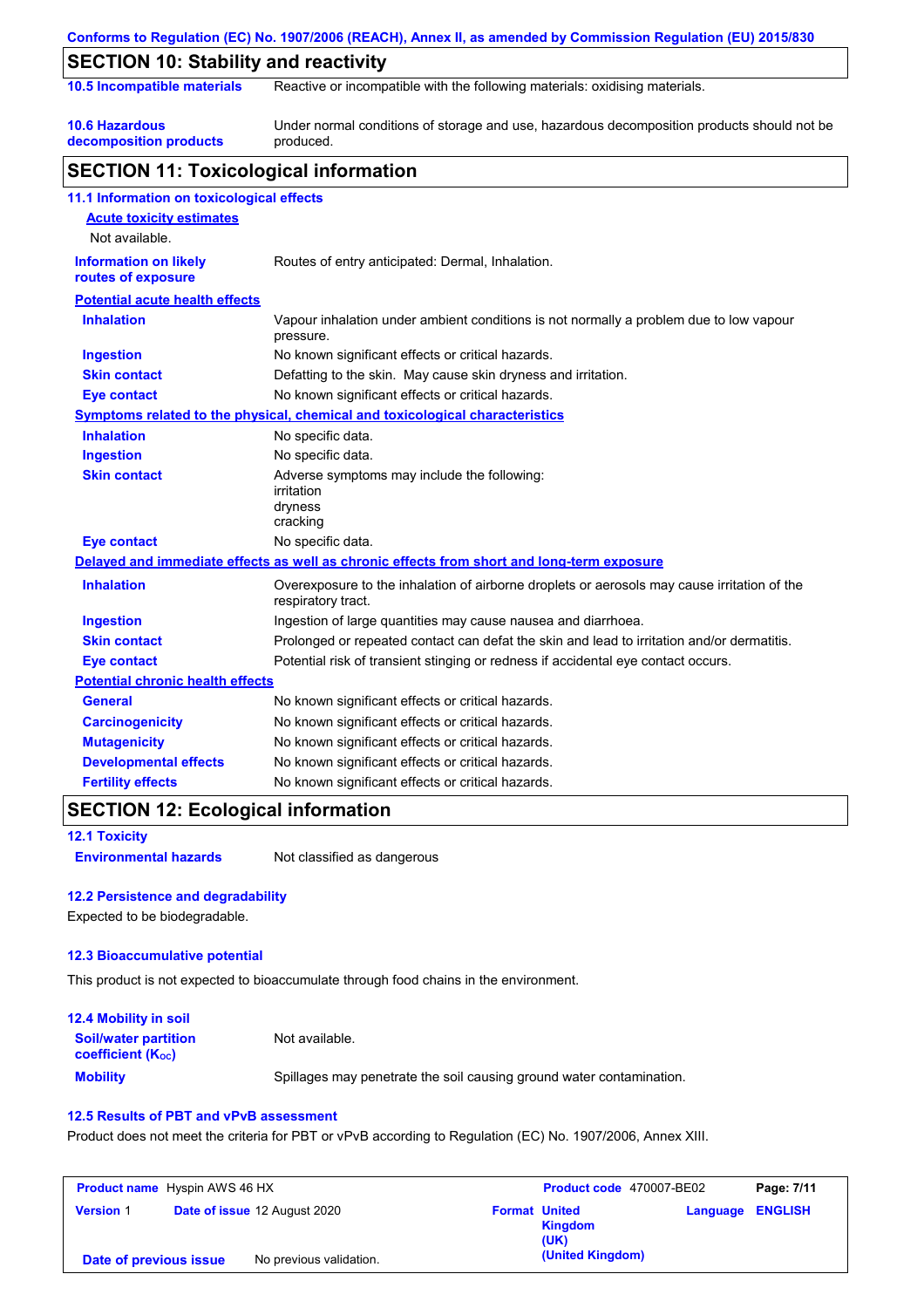### **SECTION 12: Ecological information**

### **12.6 Other adverse effects**

**Other ecological information**

Spills may form a film on water surfaces causing physical damage to organisms. Oxygen transfer could also be impaired.

### **SECTION 13: Disposal considerations**

| <b>13.1 Waste treatment methods</b> |  |  |  |
|-------------------------------------|--|--|--|
|-------------------------------------|--|--|--|

#### **Product**

**Methods of disposal**

**Hazardous waste** Yes. Where possible, arrange for product to be recycled. Dispose of via an authorised person/ licensed waste disposal contractor in accordance with local regulations.

**European waste catalogue (EWC)**

| Waste code | <b>Waste designation</b>                     |
|------------|----------------------------------------------|
| $130110*$  | mineral based non-chlorinated hydraulic oils |

However, deviation from the intended use and/or the presence of any potential contaminants may require an alternative waste disposal code to be assigned by the end user.

#### **Packaging**

**Methods of disposal**

Where possible, arrange for product to be recycled. Dispose of via an authorised person/ licensed waste disposal contractor in accordance with local regulations.

| <b>Waste code</b>          | European waste catalogue (EWC)                                                                                                                                                                                                          |  |
|----------------------------|-----------------------------------------------------------------------------------------------------------------------------------------------------------------------------------------------------------------------------------------|--|
| 15 01 10*                  | packaging containing residues of or contaminated by hazardous substances                                                                                                                                                                |  |
| <b>Special precautions</b> | This material and its container must be disposed of in a safe way. Empty containers or liners<br>may retain some product residues. Avoid dispersal of spilt material and runoff and contact with<br>soil, waterways, drains and sewers. |  |
| <b>References</b>          | Commission 2014/955/EU<br>Directive 2008/98/EC                                                                                                                                                                                          |  |

# **SECTION 14: Transport information**

|                                           | <b>ADR/RID</b> | <b>ADN</b>     | <b>IMDG</b>    | <b>IATA</b>    |
|-------------------------------------------|----------------|----------------|----------------|----------------|
| 14.1 UN number                            | Not regulated. | Not regulated. | Not regulated. | Not regulated. |
| 14.2 UN proper<br>shipping name           |                |                |                |                |
| <b>14.3 Transport</b><br>hazard class(es) |                |                | -              |                |
| 14.4 Packing<br>group                     |                |                |                |                |
| 14.5<br><b>Environmental</b><br>hazards   | No.            | No.            | No.            | No.            |
| <b>Additional</b><br>information          |                |                | ۰              |                |

**14.6 Special precautions for user** Not available.

**14.7 Transport in bulk according to Annex II of Marpol and the IBC Code** Not available.

**Product name** Hyspin AWS 46 HX **Version** 1 **Product code** 470007-BE02 **Page: 8/11 Date of issue** 12 August 2020 **Format United Kingdom (UK) Language ENGLISH Date of previous issue** No previous validation. **Date of previous issue** No previous validation.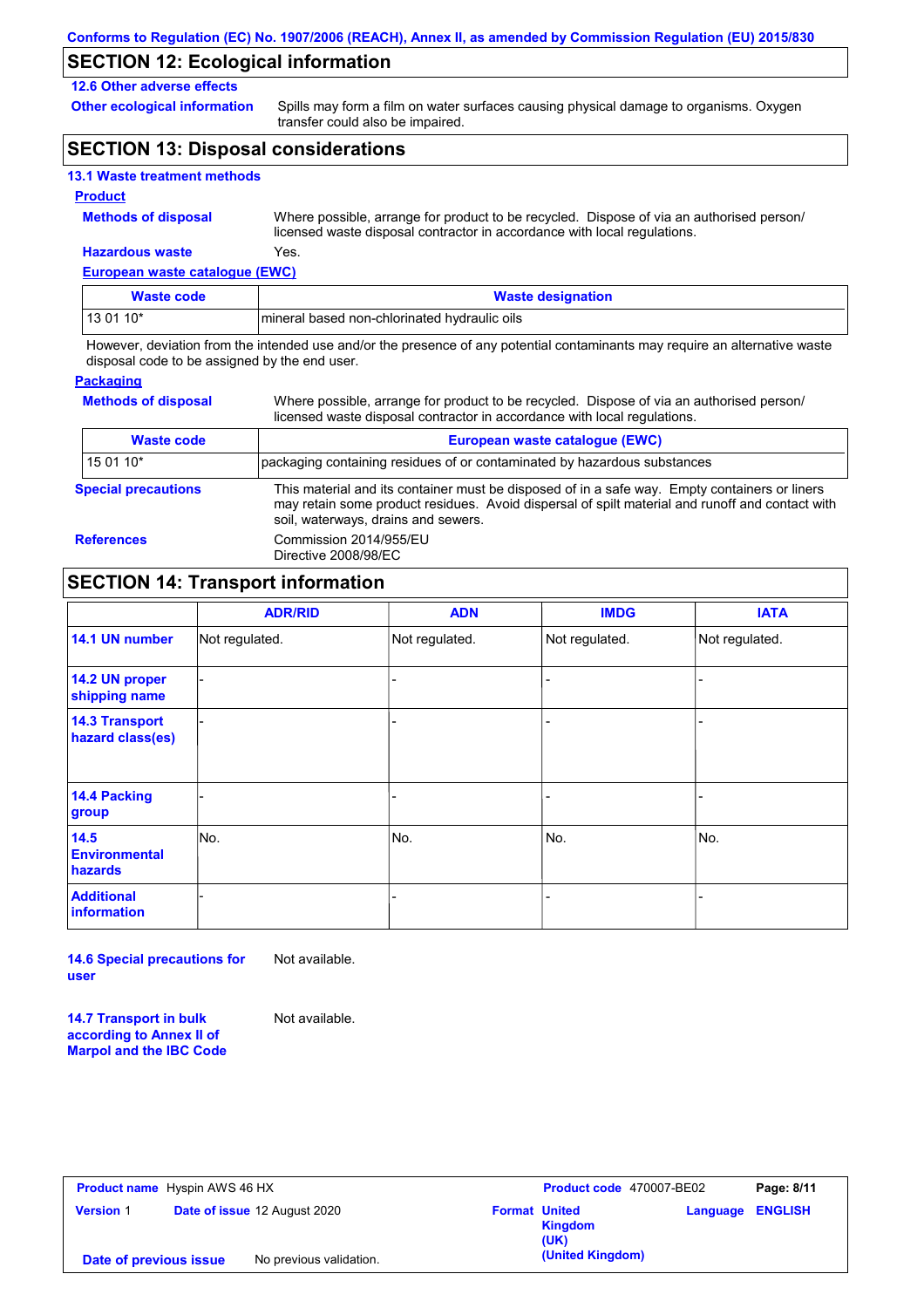# **SECTION 15: Regulatory information**

|                                                                 | 15.1 Safety, health and environmental regulations/legislation specific for the substance or mixture                            |
|-----------------------------------------------------------------|--------------------------------------------------------------------------------------------------------------------------------|
| EU Regulation (EC) No. 1907/2006 (REACH)                        |                                                                                                                                |
| Annex XIV - List of substances subject to authorisation         |                                                                                                                                |
| <b>Annex XIV</b>                                                |                                                                                                                                |
| None of the components are listed.                              |                                                                                                                                |
| <b>Substances of very high concern</b>                          |                                                                                                                                |
| None of the components are listed.                              |                                                                                                                                |
| <b>Other regulations</b>                                        |                                                                                                                                |
| <b>REACH Status</b>                                             | The company, as identified in Section 1, sells this product in the EU in compliance with the<br>current requirements of REACH. |
| <b>United States inventory</b><br>(TSCA 8b)                     | All components are active or exempted.                                                                                         |
| <b>Australia inventory (AICS)</b>                               | All components are listed or exempted.                                                                                         |
| <b>Canada inventory</b>                                         | All components are listed or exempted.                                                                                         |
| <b>China inventory (IECSC)</b>                                  | All components are listed or exempted.                                                                                         |
| <b>Japan inventory (ENCS)</b>                                   | All components are listed or exempted.                                                                                         |
| <b>Korea inventory (KECI)</b>                                   | All components are listed or exempted.                                                                                         |
| <b>Philippines inventory</b><br>(PICCS)                         | All components are listed or exempted.                                                                                         |
| <b>Taiwan Chemical</b><br><b>Substances Inventory</b><br>(TCSI) | All components are listed or exempted.                                                                                         |
| Ozone depleting substances (1005/2009/EU)                       |                                                                                                                                |
| Not listed.                                                     |                                                                                                                                |
| Prior Informed Consent (PIC) (649/2012/EU)                      |                                                                                                                                |
| Not listed.                                                     |                                                                                                                                |
| <b>EU - Water framework directive - Priority substances</b>     |                                                                                                                                |
| None of the components are listed.                              |                                                                                                                                |
| <b>Seveso Directive</b>                                         |                                                                                                                                |
|                                                                 |                                                                                                                                |

This product is not controlled under the Seveso Directive.

| 15.2 Chemical safety | A Chemical Safety Assessment has been carried out for one or more of the substances within  |
|----------------------|---------------------------------------------------------------------------------------------|
| assessment           | this mixture. A Chemical Safety Assessment has not been carried out for the mixture itself. |

# **SECTION 16: Other information**

| <b>Abbreviations and acronyms</b>                | ADN = European Provisions concerning the International Carriage of Dangerous Goods by                                                                      |                          |                            |  |  |  |
|--------------------------------------------------|------------------------------------------------------------------------------------------------------------------------------------------------------------|--------------------------|----------------------------|--|--|--|
|                                                  | Inland Waterway                                                                                                                                            |                          |                            |  |  |  |
|                                                  | ADR = The European Agreement concerning the International Carriage of Dangerous Goods by                                                                   |                          |                            |  |  |  |
|                                                  | Road<br>ATE = Acute Toxicity Estimate                                                                                                                      |                          |                            |  |  |  |
|                                                  |                                                                                                                                                            |                          |                            |  |  |  |
|                                                  | <b>BCF</b> = Bioconcentration Factor                                                                                                                       |                          |                            |  |  |  |
|                                                  | CAS = Chemical Abstracts Service                                                                                                                           |                          |                            |  |  |  |
|                                                  | CLP = Classification, Labelling and Packaging Regulation [Regulation (EC) No. 1272/2008]                                                                   |                          |                            |  |  |  |
|                                                  | CSA = Chemical Safety Assessment                                                                                                                           |                          |                            |  |  |  |
|                                                  | CSR = Chemical Safety Report<br>DMEL = Derived Minimal Effect Level                                                                                        |                          |                            |  |  |  |
|                                                  | DNEL = Derived No Effect Level                                                                                                                             |                          |                            |  |  |  |
|                                                  | EINECS = European Inventory of Existing Commercial chemical Substances<br>ES = Exposure Scenario<br>EUH statement = CLP-specific Hazard statement          |                          |                            |  |  |  |
|                                                  |                                                                                                                                                            |                          |                            |  |  |  |
|                                                  |                                                                                                                                                            |                          |                            |  |  |  |
|                                                  | EWC = European Waste Cataloque<br>GHS = Globally Harmonized System of Classification and Labelling of Chemicals                                            |                          |                            |  |  |  |
|                                                  |                                                                                                                                                            |                          |                            |  |  |  |
|                                                  | IATA = International Air Transport Association                                                                                                             |                          |                            |  |  |  |
|                                                  | IBC = Intermediate Bulk Container<br><b>IMDG = International Maritime Dangerous Goods</b><br>LogPow = logarithm of the octanol/water partition coefficient |                          |                            |  |  |  |
|                                                  |                                                                                                                                                            |                          |                            |  |  |  |
|                                                  |                                                                                                                                                            |                          |                            |  |  |  |
|                                                  | MARPOL = International Convention for the Prevention of Pollution From Ships, 1973 as                                                                      |                          |                            |  |  |  |
|                                                  | modified by the Protocol of 1978. ("Marpol" = marine pollution)                                                                                            |                          |                            |  |  |  |
|                                                  | OECD = Organisation for Economic Co-operation and Development                                                                                              |                          |                            |  |  |  |
| <b>Product name</b> Hyspin AWS 46 HX             |                                                                                                                                                            | Product code 470007-BE02 | Page: 9/11                 |  |  |  |
| <b>Version 1</b><br>Date of issue 12 August 2020 |                                                                                                                                                            | <b>Format United</b>     | <b>ENGLISH</b><br>Language |  |  |  |
|                                                  |                                                                                                                                                            | <b>Kingdom</b>           |                            |  |  |  |
|                                                  |                                                                                                                                                            | (UK)                     |                            |  |  |  |
| Date of previous issue                           | No previous validation.                                                                                                                                    | (United Kingdom)         |                            |  |  |  |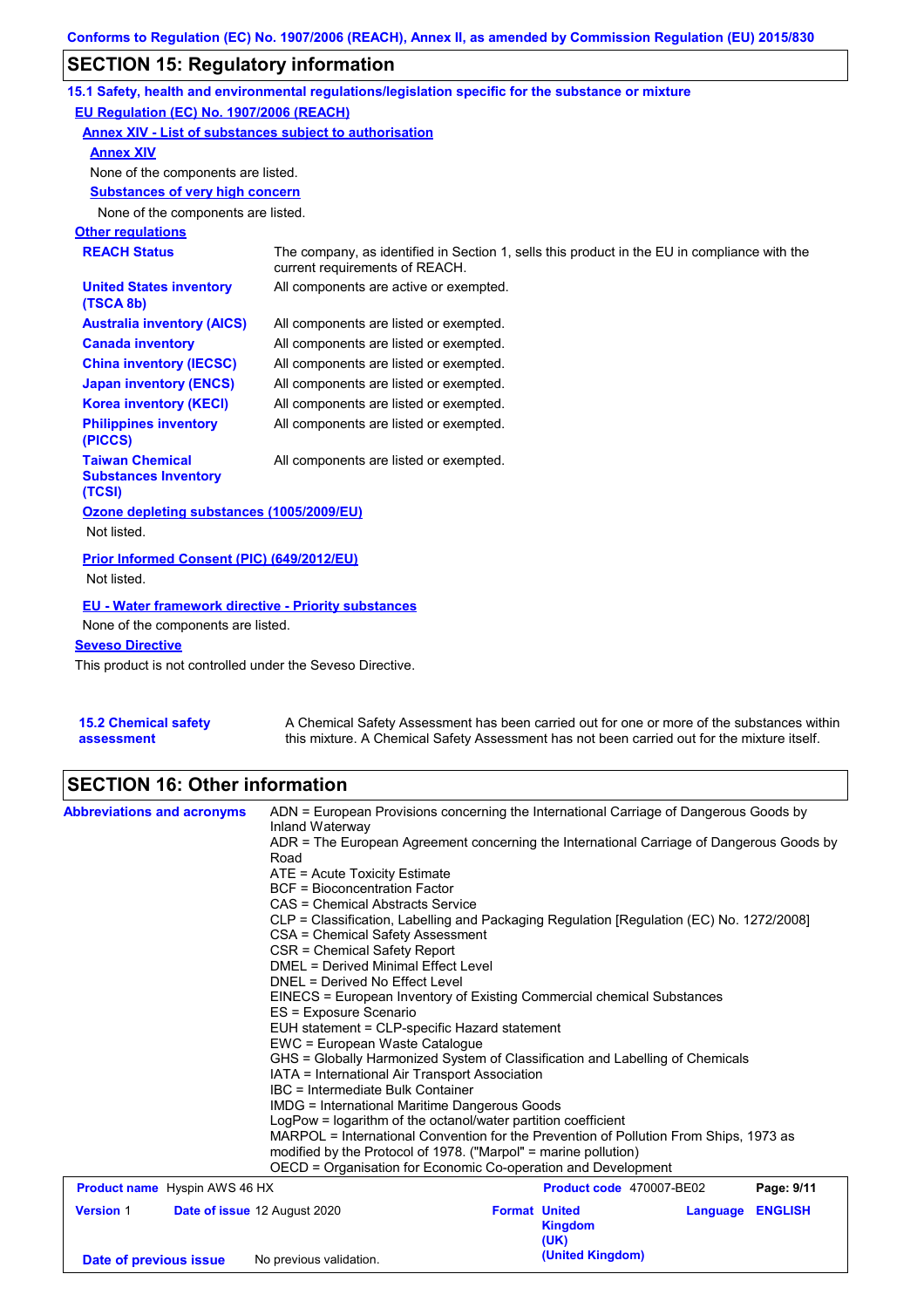### **SECTION 16: Other information**

PBT = Persistent, Bioaccumulative and Toxic PNEC = Predicted No Effect Concentration REACH = Registration, Evaluation, Authorisation and Restriction of Chemicals Regulation [Regulation (EC) No. 1907/2006] RID = The Regulations concerning the International Carriage of Dangerous Goods by Rail RRN = REACH Registration Number SADT = Self-Accelerating Decomposition Temperature SVHC = Substances of Very High Concern STOT-RE = Specific Target Organ Toxicity - Repeated Exposure STOT-SE = Specific Target Organ Toxicity - Single Exposure TWA = Time weighted average UN = United Nations UVCB = Complex hydrocarbon substance VOC = Volatile Organic Compound vPvB = Very Persistent and Very Bioaccumulative Varies = may contain one or more of the following 64741-88-4 / RRN 01-2119488706-23, 64741-89-5 / RRN 01-2119487067-30, 64741-95-3 / RRN 01-2119487081-40, 64741-96-4/ RRN 01-2119483621-38, 64742-01-4 / RRN 01-2119488707-21, 64742-44-5 / RRN 01-2119985177-24, 64742-45-6, 64742-52-5 / RRN 01-2119467170-45, 64742-53-6 / RRN 01-2119480375-34, 64742-54-7 / RRN 01-2119484627-25, 64742-55-8 / RRN 01-2119487077-29, 64742-56-9 / RRN 01-2119480132-48, 64742-57-0 / RRN 01-2119489287-22, 64742-58-1, 64742-62-7 / RRN 01-2119480472-38, 64742-63-8, 64742-65-0 / RRN 01-2119471299-27, 64742-70-7 / RRN 01-2119487080-42, 72623-85-9 / RRN 01-2119555262-43, 72623-86-0 / RRN 01-2119474878-16, 72623-87-1 / RRN 01-2119474889-13

#### **Procedure used to derive the classification according to Regulation (EC) No. 1272/2008 [CLP/GHS]**

| <b>Classification</b><br>Not classified.               |                            | <b>Justification</b> |  |  |
|--------------------------------------------------------|----------------------------|----------------------|--|--|
|                                                        |                            |                      |  |  |
| <b>Full text of abbreviated H</b><br><b>statements</b> | Not applicable.            |                      |  |  |
| <b>Full text of classifications</b><br>[CLP/GHS]       | Not applicable.            |                      |  |  |
| <b>History</b>                                         |                            |                      |  |  |
| Date of issue/ Date of<br>revision                     | 12/08/2020.                |                      |  |  |
| Date of previous issue                                 | No previous validation.    |                      |  |  |
| <b>Prepared by</b>                                     | <b>Product Stewardship</b> |                      |  |  |

**Indicates information that has changed from previously issued version.**

#### **Notice to reader**

All reasonably practicable steps have been taken to ensure this data sheet and the health, safety and environmental information contained in it is accurate as of the date specified below. No warranty or representation, express or implied is made as to the accuracy or completeness of the data and information in this data sheet.

The data and advice given apply when the product is sold for the stated application or applications. You should not use the product other than for the stated application or applications without seeking advice from BP Group.

It is the user's obligation to evaluate and use this product safely and to comply with all applicable laws and regulations. The BP Group shall not be responsible for any damage or injury resulting from use, other than the stated product use of the material, from any failure to adhere to recommendations, or from any hazards inherent in the nature of the material. Purchasers of the product for supply to a third party for use at work, have a duty to take all necessary steps to ensure that any person handling or using the product is provided with the information in this sheet. Employers have a duty to tell employees and others who may be affected of any hazards described in this sheet and of any precautions that should be taken. You can contact the BP Group to ensure that this document is the most current available. Alteration of this document is strictly prohibited.

|                        | <b>Product name</b> Hyspin AWS 46 HX |                              |                      | <b>Product code</b> 470007-BE02 |          | Page: 10/11    |
|------------------------|--------------------------------------|------------------------------|----------------------|---------------------------------|----------|----------------|
| <b>Version 1</b>       |                                      | Date of issue 12 August 2020 | <b>Format United</b> | <b>Kingdom</b><br>(UK)          | Language | <b>ENGLISH</b> |
| Date of previous issue |                                      | No previous validation.      |                      | (United Kingdom)                |          |                |